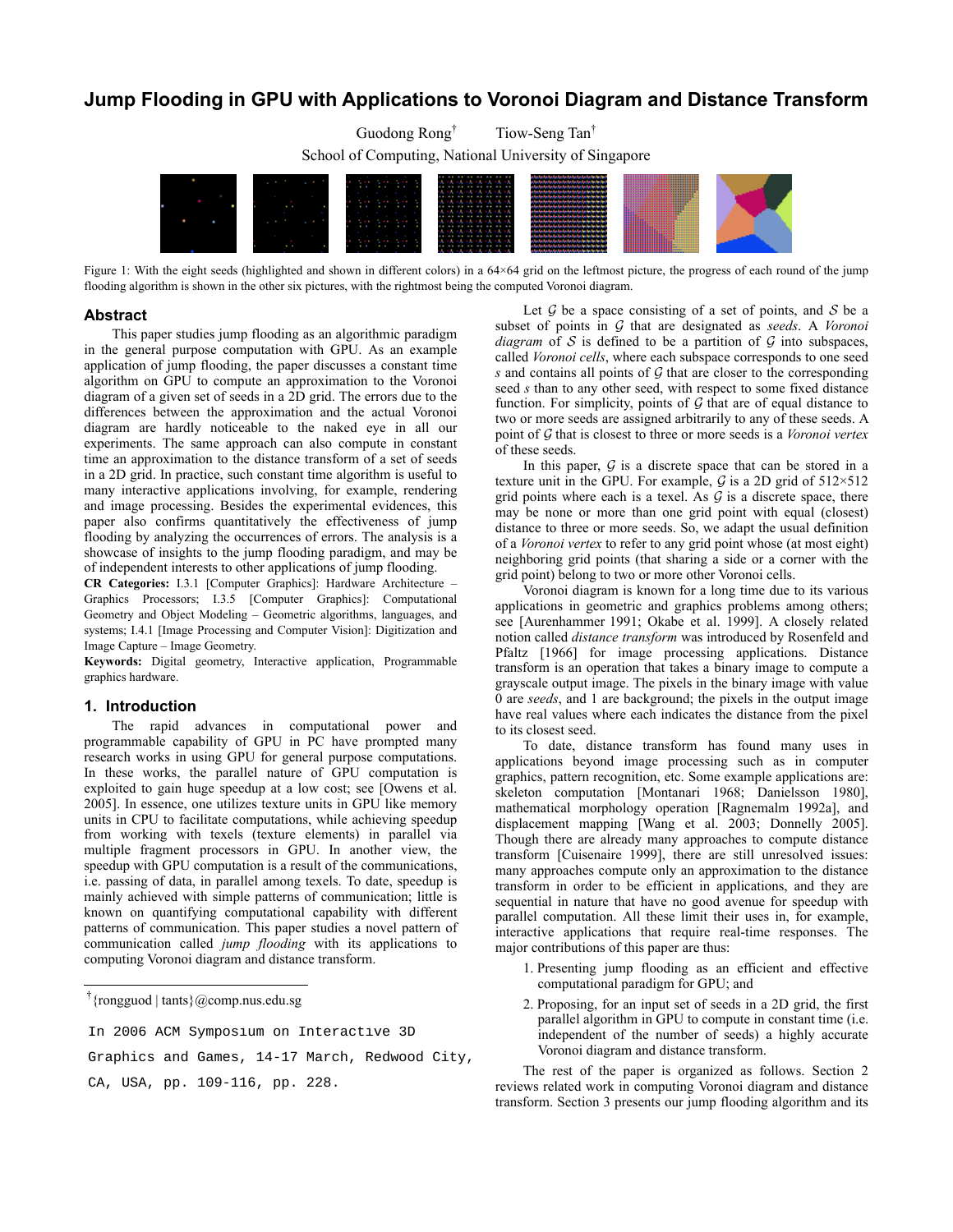variants to computing (an approximation to) Voronoi diagrams. These algorithms with minor adjustment can also compute distance transform. Section 4 analyses paths (patterns of communication) in jump flooding due to a single seed, and Section 5 quantifies grid points with errors (i.e. grid points where our computed Voronoi diagram and the actual one have different values) due to many seeds working in parallel during jump flooding. Section 6 describes our experimental results to confirm the effectiveness of jump flooding in computing Voronoi diagram as well as distance transform. To illustrate the potential of the jump flooding in higher dimensions, Section 7 presents our simulation results of computing 3D Voronoi diagram. Finally, Section 8 concludes the paper with potential future works.

The video accompanying this paper can be obtained from our project webpage at: http://www.comp.nus.edu.sg/~tants/jfa.html.

## **2. Related Work**

For our case of working with grid and GPU, it is straightforward to obtain distance transform through Voronoi diagram. In the following, we present the previous works as they were originally discussed either for Voronoi diagram or distance transform. On the former, we discuss in Section 2.1 known approaches using GPU to compute Voronoi diagram in linear time. These are to compare with our proposed algorithms that run in constant time once the input seeds are stored in a texture unit. On the latter, we outline in Section 2.2 the development of fast-approximate to slow-exact distance transform algorithms, and some conventional approaches adapted to parallelize these sequential algorithms. A comprehensive survey on the distance transform approaches can be found in [Cuisenaire 1999].

## **2.1. Voronoi Diagrams**

Hoff et al. [1999] computes a 2D Voronoi diagram by drawing (right-angle) cones with their apexes at the positions of seeds. The image of the cones as viewed orthogonally from the space of the seeds is a Voronoi diagram of the set of seeds. The algorithm thus relies on the GPU to efficiently rasterize the cones in time linear to the total number of triangles used to represent the cones. As mentioned in [Denny 2003], one needs many more triangles per cone than suggested in [Hoff et al. 1999] to compute the correct Voronoi diagram in some extreme case. This is not favorable for a large number of seeds. Denny [2003] presents a variant of the above algorithm by drawing a quad with depth texture, instead of cone, at each seed; see also [Strzodka and Telea 2004] for a similar method. This approach is faster but still remains in time linear to the number of seeds.

The above approaches require to know the nature of each seed, such as line segment or curve (not just regarded as a collection of points) to construct quads or cones. They can be cumbersome in processing general seeds that are complex objects as these must first be discretized. Also, they cannot work directly with inputs that are images as they must first extract the "seeds" in the images to construct quads or cones. This limits their uses in many image processing applications.

# **2.2. Distance Transforms**

The algorithms for distance transform (DT) can be divided into two categories: approximate DT algorithms and exact DT algorithms. Generally, approximate DT algorithms, while having some errors in the results, are much faster than exact DT algorithms.

Approximate DT algorithms are usually using scan schemes to achieve computational costs linear to the number of pixels (or grid points). Two widely used methods are Chamfer distance transform [Borgefors 1984] and sequential Euclidean distance mapping [Danielsson 1980]. Both of these use a mask to perform

two passes scanning over the grid points of the image. In the first pass, the mask moves from left to right, top to bottom. In the second pass, the mask moves recessively from right to left, bottom to top. When the center of the mask passes through a pixel, the corresponding value of the pixel is updated.

There are many kinds of exact DT algorithms, such as storing and sorting the front of the propagation [Ragnemalm 1992b; Eggers 1998], storing several closest seeds instead of just storing the closest one [Mullikin 1992], using big mask [Cuisenaire 1999] etc. All the above algorithms are sequential in nature and rely on the order of the scanning where the value of a pixel is determined by the value of those scanned before. They are thus difficult to be parallelized.

Another kind of exact DT algorithm repeatedly applies a mask on every pixel until no pixel has changed its value [Yamada 1984; Shih and Mitchell 1992; Huang and Mitchell 1994]. This kind of algorithm may be executed on all the pixels in parallel, but is not computationally efficient.

A parallel method proposed by Embrechts and Roose [1996] divides the screen into several sub-regions and then uses multi-processor computers to process them simultaneously. This algorithm needs to address the influence due to neighboring sub-regions. As it is not parallel on the pixel level, it is not suitable for GPU.

Interestingly, a truly massively parallel algorithm on distance transform was mentioned by Danielsson [1980]. At that time, no practical hardware was available to execute the presented algorithm. Though our proposed algorithms are the same in spirit to that proposed by Danielsson, they were discovered independent of the work of Danielsson as we were researching on parallel computation for Voronoi diagram on GPU. Danielsson stated in his paper that the work was merely a curiosity with no practical use at that time, whereas we have in this paper advanced the understanding and feasibility of jump flooding in GPU.

# **3. Flooding in Logarithmic Steps**

To compute the Voronoi diagram for a 2D grid of size *n*×*n* with a given set of *seeds* at some grid points, we are interested to propagate the content (in particular, position information) of each seed *s* to each grid point so that each grid point can decide which seed is its closest one.

To achieve this for *s*, one standard algorithm is to flood the content in increasing distance from *s* outward, similar to a ripple effect starting at *s*. In the first round (of flood), we pass the content of *s* to its (maximum) eight neighboring grid points. From the second round onward, we pass on the content to grid points neighboring those which have just received the content in the previous round. This is repeated, in the number of rounds linear to *n*, till all grid points have received the content.

The above algorithm does not flood efficiently, with the currently available GPUs, as each grid point participates in just one round of passing on (non-repeating) content throughout the process. Section 3.1 discusses our proposed Voronoi diagram algorithm that avoids the above inefficiency. Section 3.2 provides some details on implementing our algorithm with GPU, and Section 3.3 presents more variations to the basic algorithm in Section 3.1.

# **3.1. Jump Flooding Algorithm**

The above flooding can be seen as one where each round is a flood of *step length of* 1, i.e. each grid point  $(x, y)$  passes on its content to other grid points at  $(x+i, y+j)$  where  $i, j \in \{-1, 0, 1\}$ . In contrast, Figure 2 shows two efficient ways one can flood the content of a seed (shown shaded) in log*n* rounds to all the other grid points, by varying the step length in each round, either doubling as in Figure 2(a) or halving as in Figure 2(b). Formally,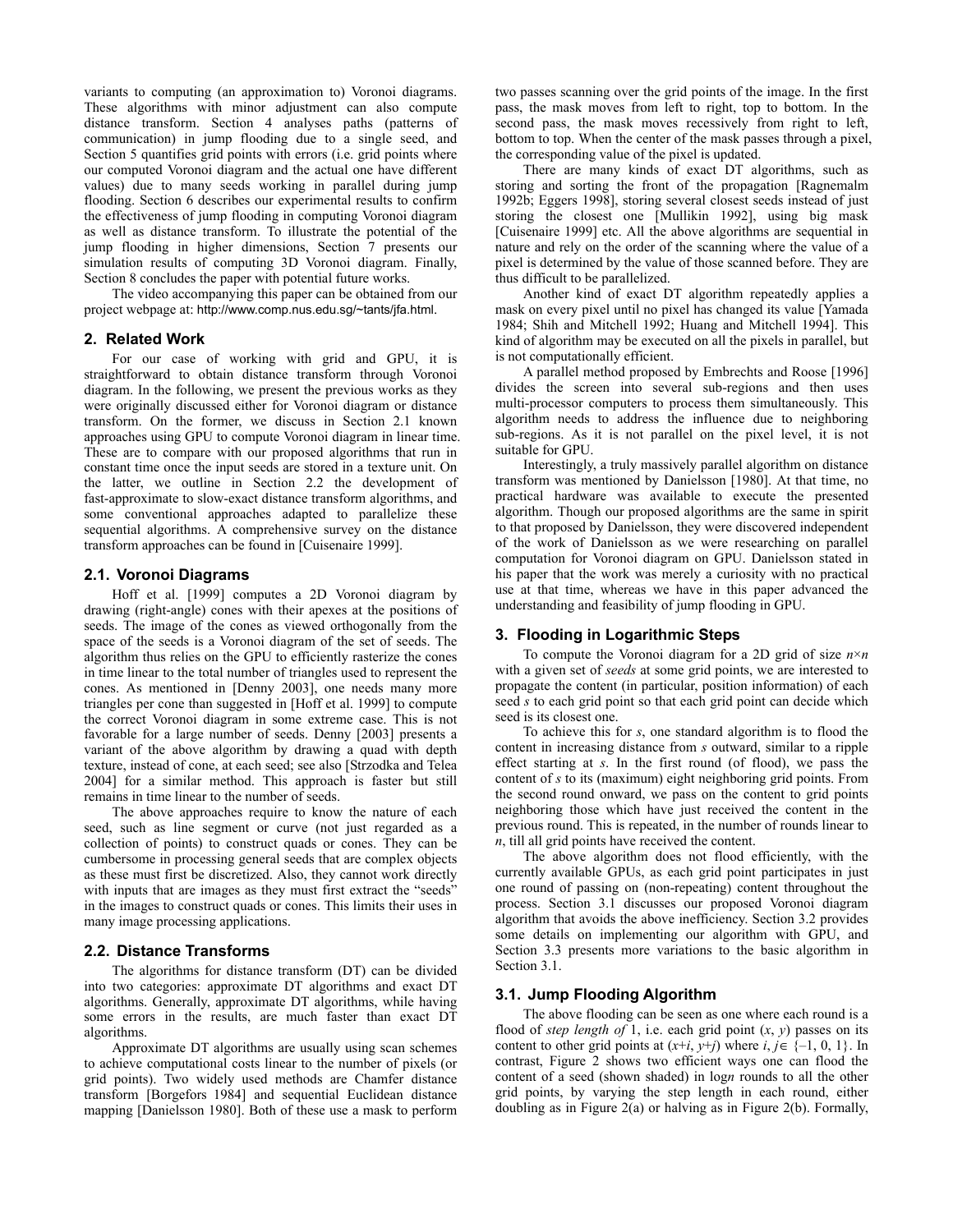

Figure 2: Jump flooding to propagate the content of a seed at the lowest left corner by (a) doubling step length, and (b) halving step length.

*a flood of step length of k in a round*, or simply *a round with step length of k*, is such that the grid point  $(x, y)$  passes on its content to other grid points at  $(x+i, y+j)$  where  $i, j \in \{-k, 0, k\}$ . It is easy to show that (see Section 4) the content of a seed can reach all other grid points in such a *jump flooding* scheme of log*n* rounds.

With the above process on a single seed, we can extend it straightforwardly to design an algorithm, called *jump flooding algorithm* (JFA) to compute the Voronoi diagram for a given set of seeds in an  $n \times n$  grid as follows. Without loss of generality, we can assume *n* is a power of 2.

There are log*n* rounds of flood with step lengths of *n*/2, *n*/4, …, 1. At the beginning, each grid point with a seed *s* records  $\langle s, \text{position}(s) \rangle$  to indicate its closest seed found so far is *s* at the indicated position (which is itself), whereas the other each records  $\langle$ nil, nil). In a round with step length of *k*, each grid point  $(x, y)$ passes its closest seed to other grid points at  $(x+i, y+j)$  where *i*, *j*∈ {–*k*, 0, *k*}. In a symmetrical view, each grid point (*x'*, *y'*) receives (a maximum of) eight seeds (plus its current closest seed) from grid points at  $(x'+i, y'+j)$  where  $i, j \in \{-k, 0, k\}$ . Among those received, grid point (*x'*, *y'*) decides which seed, say *s'*, is its closest found so far, and updates  $\langle s \rangle$ , position( $\langle s' \rangle$ ), if needed. Figure 1 shows the progress of the six rounds of flood to obtain a Voronoi diagram for a 64×64 grid with eight seeds.

A few notes are in order here. First, for a grid point  $s_k$  to record a seed  $s_0$  as its closest seed found (at the end of some particular round of flood), the information of  $\langle s_0, \text{position}(s_0) \rangle$  has traveled through a sequence of grid points  $s_1 s_2 \ldots s_k$  where each is from a different round of flood of progressively smaller step length and  $s_i$  passes  $\langle s_0, \text{position}(s_0) \rangle$  to  $s_{i+1}$  till it reaches  $s_k$ . Such a sequence forms a *path* from  $s_0$  to  $s_k$ . We note that at any one round, there can be more than one grid point passing the same information of  $\langle s_0, \text{position}(s_0) \rangle$  to another grid point  $s_{i+1}$ ; such case results in more than one path from  $s_0$  to  $s_{i+1}$ .

Second, as stated before, the JFA does not always compute the correct Voronoi diagram. In other words, some grid points do not record the actual closest seeds. Figure 3 is an example where grid point *p* does not record the closest seed *r* but *g* (or *b*). This is because for *r* to reach *p*, we need a path to pass through either *p'* at  $(10, 6)$  or  $p''$  at  $(10, 8)$ , but both do not record  $r$  as its closest seed and thus such a path does not exist. However, in practice (see Section 5 and Section 6), JFA with Euclidean distance metric makes very few and only very special errors and thus remains very attractive to many applications.



closest seed *r* with jump flooding algorithm.



(a) (b) Figure 4: Jump flooding results of ten seeds with (a) no error when halving step length in each round, and (b) many errors when doubling step length in each round.

Third, Figure 2(a) alludes to an alternative to JFA as a jump flooding starting with step length of 1 and then doubling the step length in each round. This alternative, however, does not work as well as JFA; it generates many more errors in recording the closest seeds (see, for example, Figure 4). This can be explained qualitatively as follows.

For a grid point *p* to record the correct seed *s*, there must exist a path from *s* to *p* passing through a sequence of grid points *p'* such that each *p'* must regard *s* as the closest seed so far when it receives *s* as a seed. This is, however, very demanding as many grid points (especially those closer to seeds and possibly our required *p'*) already recorded the correct seeds in some early rounds and thus do not permit other seeds (such as *s*) from passing on to other grid points. In contrast, our proposed JFA tends not to finalize the closest seeds for all grid points until much later rounds. This means each grid point permits many other seeds to temporarily be its closest seeds in order to pass on to other grid points, and JFA thus makes less number of errors.

## **3.2. Jump Flooding Algorithm in GPU**

It is straightforward to implement JFA using OpenGL with fragment program support. A typical implementation for a given input set of seeds to output the results on the screen is as follows.

Let  $T_1$  be a texture with resolution  $n \times n$  that is equal to the resolution of the output grid. First, we draw the seeds into  $T_1$ using its red and green channels to record the coordinates of the seeds. Second, we execute the log*n* rounds of JFA with step lengths of *n*/2, *n*/4, …, 1. For each round with step length of *k*, we draw a screen-size quad to activate the execution of a fragment program on every pixel (i.e., grid point). In the fragment program for a pixel at  $(x, y)$ , we refer to textures  $T_1$  to gather the (maximum) nine seeds stored with pixels  $(x+i, y+j)$  where *i*, *j*∈ {–*k*, 0, *k*} to decide which is the closest seed known so far to the pixel. The closest seed found for each pixel is written into  $T_1$ for the next round. Note that  $T_1$  is implemented as a so-called ping-pong buffer with two buffers alternating as input and output in consecutive rounds.

At the end of logn rounds,  $T_1$  has the closest seed for each grid point. To generate the Voronoi diagram of the seeds, we need another texture  $T_2$  to record the colors of the seeds. For efficiency,  $T_2$  is written together with  $T_1$  at the first step using ARB draw buffers extension. With this, we can use the coordinates stored in  $T_1$  to refer to  $T_2$  to obtain the color for each grid point. At the same time, the distance transform, if needed, can be calculated by the fragment program for each pixel.

### **3.3. Variants to Jumping Flooding Algorithm**

As mentioned, JFA may not produce correct closest seeds for all grid points. We summarize in this subsection variants to JFA to further reduce the occurrences of errors, at the expense of more computational time.

### *3.3.1. Additional Rounds*

We observe in our experiments that most grid points with Figure 3: An example where a grid point *p* does not receive the correct errors are grid points clustered around Voronoi vertices, or around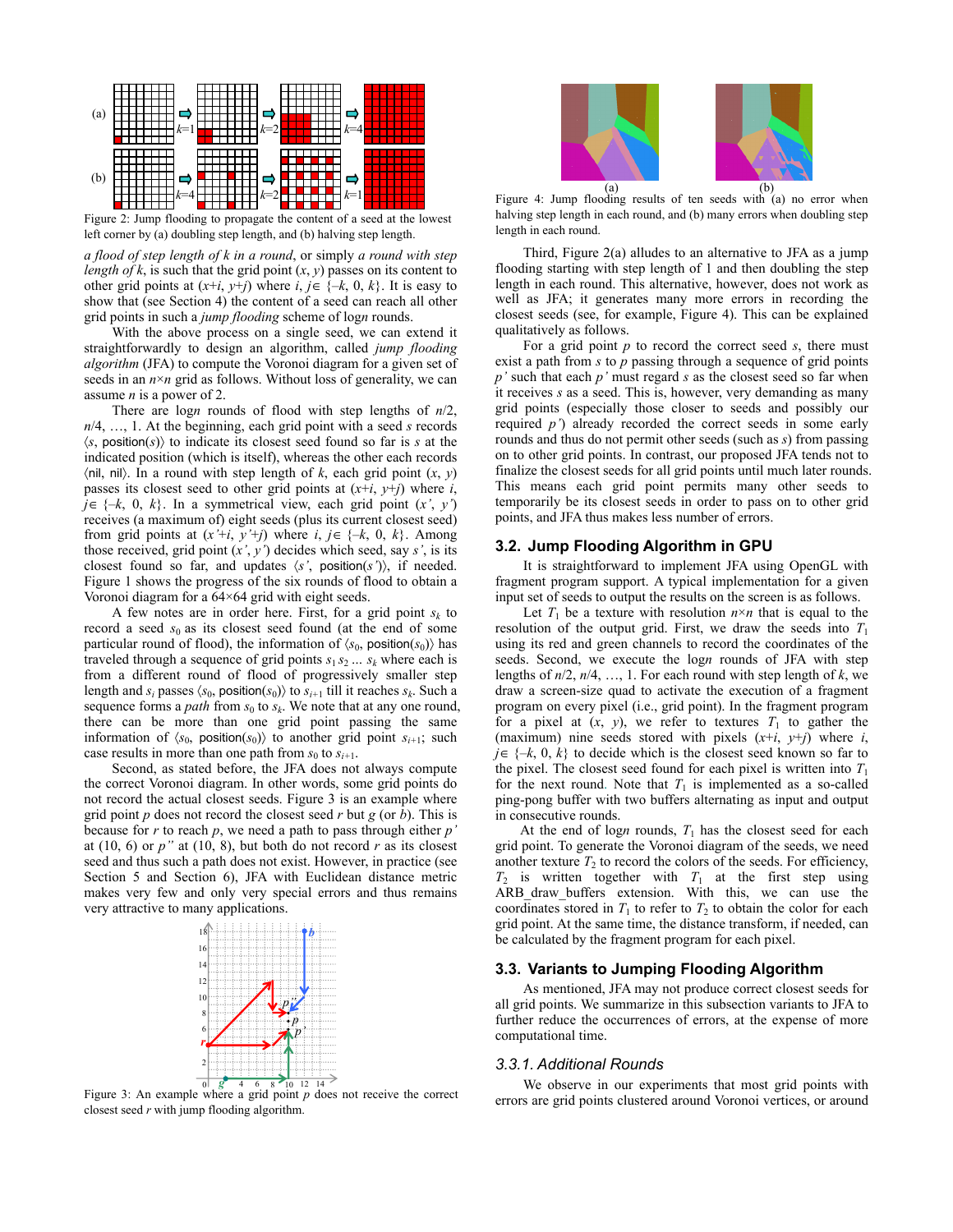Voronoi edges intersecting the boundary of the grid. Moreover, many grid points with errors are each a single error and itself a Voronoi vertex. As such, a simple yet effective way to remove many errors is to execute JFA for one additional round with step length of 1, i.e. a total of (log*n*)+1 rounds where both of the last two rounds are with step length of 1. We call this variant JFA+1.

It is easy to realize that one can then use JFA+2 which is the usual JFA plus two additional rounds, with step length of 2 and 1 respectively. Likewise, one can do as many additional rounds as needed to achieve good accuracy (while converging to no better than the standard flood). We have also used JFA plus log*n* additional rounds, i.e. JFA+logn or simply JFA<sup>2</sup>. Our experiments as reported in Section 6 confirm the effectiveness of these variants. In particular, JFA<sup>2</sup> produces correct results in most cases, though it fails for the difficult case as shown in Figure 5. (This is also a case where [Borgefors 1984] cannot correctly handle with a  $3\times3$ mask.) In this case, if the center grid point *p* is incorrect at the end of JFA, it will still remain incorrect at the end of JFA<sup>2</sup>. This is so as the Voronoi cell (shown as a wedge) does not "cover" any grid points along the dotted lines that *p* refers to during the additional logn rounds, i.e. p thus never receives the correct seed from any grid points of its Voronoi cell.

#### *3.3.2. Additional Information on Seeds*

As noted from Figure 3, the problem that *r* did not reach *p* is because *p'* and *p"* did not record *r* as their closest seeds. On the other hand, *r* is indeed the second closest seed to *p'* and *p"*. Thus, if we keep both the closest and the second closest seeds at each grid point, the above problem can be avoided. This is at the expense of additional texture memory and GPU computational time as we now need to examine a maximum of 18 values to identify the two closest seeds. We call this variant JFA2Seed. Similarly, we can have JFA3Seed, JFA4Seed etc. However, our experiments as reported in Section 6 indicate that this type of variants is inferior to that discussed in Section 3.3.1.

#### **4. Paths in Jump Flooding**

This section discusses properties of paths for a single seed *s* in an  $n \times n$  grid due to jump flooding. These are exploited in JFA and are of independent interests possibly to other algorithms adapting jump flooding concept.

*Property 1*. Regardless of the position of *s* in the grid, JFA fills the grid with *s*.

*Proof.* In the following, we discuss a constructive proof (that can be extended to show the validity of Property 2).

Without loss of generality, let *s* be located at the grid point with coordinate (0, 0). We want to show that *s* can reach another grid point *p* at integer coordinate  $(p_x, p_y)$ . Let us first suppose  $p_x$ and  $p_v$  are both positive integers. Let  $(x_{m-1}, x_{m-2}, \ldots, x_0)_2$  be the binary form of  $p_x$  and  $(y_{m-1}, y_{m-2}, \ldots, y_0)_2$  of  $p_y$ . Then, a path from *s* to *p* is obtained as follows: At step length of *l* (where *l* is either *n*/2, *n*/4, …, or 1) of JFA, we set *k*=log*l*, and

move the path diagonally up right if  $x_k=1$  and  $y_k=1$ , or move the path horizontally right if  $x_k=1$  and  $y_k=0$ , or move the path vertically up if  $x_k=0$  and  $y_k=1$ , or do not move the path if  $x_k=0$  and  $y_k=0$ .

It is clear that each move arrives at a grid point *s'* closer to *p*, and we can pretend *s'* is our new *s* in the next move. Thus a path from *s* to *p* is constructed incrementally. If the above  $p_x$  and  $p_y$  are negative integers, we can modify the above rules to obtain a path from *s* to *p* analogously (with left in place of right, down in place of up etc.). Similarly, when only  $p_x$  or  $p_y$  (but not both) are negative integers, we modify only the relevant part of the rules involving  $p_x$  or  $p_y$  respectively.  $\Box$ 



Figure 5: A Voronoi cell shown partially as a wedge can "steal" a center pixel *p* without including any of the eight neighboring pixels. Such a Voronoi cell looks disconnected when displayed on screen.

*Property 2*. Let *s* be a seed at (*x*, *y*), and *p* be a grid point. Suppose there exists another grid point *s'* at  $(x', y')$  where  $|x - x'| = 2^l$ and  $|y - y'| = 2^l$  for some *l*, and *p* lies within the square  $2^l \times 2^l$ with *s* and *s'* as its two (out of four) vertices. Then, JFA generates more than one path from *s* to *p*.

*Proof.* Without loss of generality, we assume *s* is at  $(x, y) = (0, 0)$ and *s'* at  $(-2^l, -2^l)$ . That is, *p* is at the third quadrant with respect to the *x* and *y* axes. It suffices to construct another path from *s* to *p* that is different from that already provided in the argument of Property 1. A path from *s* to *p* can first make a move to *s'* via the round with step length of  $2^l$  in JFA. That is, *s'* is such that *p* is in the first quadrant with respect to the vertical and horizontal lines passing through *s'*. This reduces the problem to finding a path from  $s'$  to  $p$ , with step lengths less than  $2^l$ . For this, we re-use the argument for Property 1, and we are done.

In fact, in the above argument, we have many other choices of the first move and thus many other paths. The first move can be to  $(-2^m, 0)$ ,  $(0, -2^m)$ , or  $(-2^m, -2^m)$  for any  $m \ge l$  as long as the move stays within the grid. Also, the above argument can be repeated analogously for  $p$  at the other quadrants.  $\Box$ 

We note that the above property can be strengthened to cases where *s* and *s'* define a rectangle with one side of  $2^l$  grid points. In the following, we classify each path from  $s$  to  $p$  into three types according to the second last vertex  $p'$  (i.e. the vertex before  $p$ ) in the path. A *type-v path* is one where *p'* has the same *x* coordinate as *p* (i.e. reaching *p* vertically), a *type-h path* the same *y* coordinate (i.e. reaching *p* horizontally), and a *type-d path* otherwise (i.e. reaching  $p$  diagonally). See Figure 6 for an illustration.



Figure 6: Three types of paths (only the last step is shown).

*Property 3*. The paths JFA can generate from *s* to a grid point *p* are all type-*v*, or all type-*h*, or all type-*d* (i.e. never a mixture of any two or more types).

*Proof.* The progress of JFA can be visualized as follows. It first partitions the given grid with vertical and horizontal lines into  $n/2 \times n/2$  square grids with the exception at the boundary of the given grid that may be incomplete *n*/2×*n*/2 square grids. At this point, information of  $\langle s, \text{position}(s) \rangle$  is known to grid points at the junctions of the vertical and horizontal lines. Subsequently, each square grid (and incomplete square grid) is further partitioned by vertical and horizontal lines into four smaller square grids each having half of the side length than before, and so on. As always,  $\langle s, \text{ position}(s) \rangle$  is known at the junctions of the vertical and horizontal lines.

So, with respect to a grid point *p*, it receives  $\langle s, \text{position}(s) \rangle$  if, and only if, it becomes a junction of a vertical and horizontal line. There are three possibilities at the round before it becomes a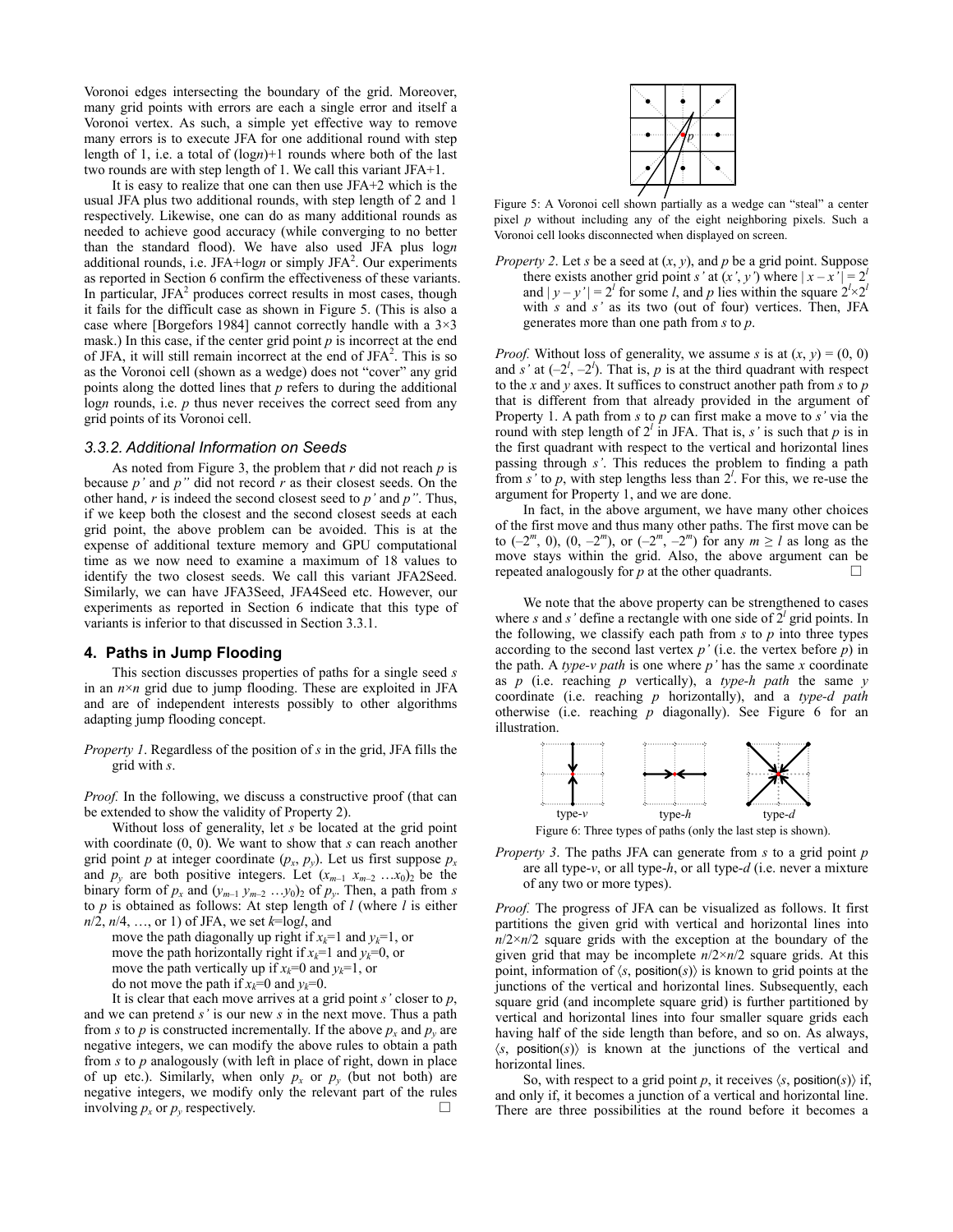junction. First, *p* is on some vertical line, and the grid point passing it the information is on the same vertical line. As such, the resulting paths from *s* to *p* are of type-*v*. Second, similarly, if *p* is on some horizontal line, the paths from *s* to *p* are of type-*h*. Third, *p* is at the center of some square grid, and the paths from *s* to *p* are of type-*d*.

Note that once *p* receives the information of  $\langle s, \text{position}(s) \rangle$ , it cannot receive in subsequent rounds the same information. This is because the subsequent rounds are with smaller step lengths and *p* thus does not refer to any junctions that have the information. Thus, no new type of paths from *s* other than those mentioned in the previous paragraph can reach *p*, and thus all paths from *s* reaching *p* are of the same type.  $\Box$ 

Let *i* (and *j*, respectively) be the first bit position, starting from the least significant bit, where the *x*-coordinates (and *y*-coordinates, respectively) of grid points *s* and *p* have different bit values. We define order(*s*, *p*) to be the minimum of *i*–1 and *j*–1. For example, with *s* at  $(0, 0) = (0000, 0000)$ <sub>2</sub> and *p* at  $(12, 14) =$  $(1100, 1110)_2$ , we have  $i = 3, j = 2$ , and order(*s*, *p*) = 1.

#### *Property 4*. All the paths generated by JFA from a seed *s* to a grid point *p* reaches *p* at the round with step length of  $2^l$  where *l*=order(*s*, *p*).

*Proof.* Let us visualize the progress of JFA as in the proof of Property 3. Completing the round with step length of  $2^l$ , JFA partitions the original grid with vertical and horizontal lines into  $2^{l} \times 2^{l}$  square grids. That is to say that any two adjacent vertical lines are separated with distance  $2^l$ . So, the *x*-coordinates of these vertical lines have the same last *l* least significant bits, and alternate between 0 and 1 for their  $(l+1)$ <sup>th</sup> least significant bit. Similar statement holds for the *y*-coordinates of the horizontal lines. We note again that paths from *s* reach *p* if, and only if, when the grid is partitioned by vertical and horizontal lines such that *p* is on a junction. This thus happens when *both* the *l* least significant bits of the *x*- and *y*-coordinates of *s* and *p* are the same, and thus at the round with step length of  $2^l$  where *l*=order(*s*, *p*).  $\Box$ 

### **5. Errors in Jump Flooding**

We now consider the consequence of jump flooding of many seeds at each round. Recall when two or more seeds arrive at a grid point *p'*, JFA keeps only one piece (or finite amount) of information of a seed, say *s*, at *p'*. As such, some seeds do not survive or flood beyond and onto *p'* (i.e. paths from such seeds do not extend till and beyond *p'*), they are said to be *killed* at *p'* by *s* as of this round. As a result, a grid point may not receive, at the completion of JFA, information of all seeds. So, when a grid point *p* does not receive and thus cannot record its closest seed as this seed was killed at other grid points in some earlier round, we count this as an *error* (at *p*) with JFA. This section analyzes the extent of errors with JFA.

From our experiments on many runs of JFA with different number of seeds, we observe all errors occurring mainly along the boundaries of Voronoi cells. More specifically, for Voronoi cells along the boundary of the grid, grid points with errors can cluster around Voronoi edges; for the other Voronoi cells, all grid points with errors, with one exception out of millions of runs, are Voronoi vertices or cluster around Voronoi vertices. This is fortunate as all computed Voronoi diagrams do not have unpleasant looks of "holes" within any Voronoi cells. Additionally, this indicates the importance to analyze errors due to Voronoi vertices. To this end, we have worked out Property 5 to Property 7 as follows.

*Property 5*. If an error occurs at *p* but not at any of its neighboring grid points, then *p* is a Voronoi vertex.



Figure 7: The grid point *p* has *r* as a closest seed but records instead either *g* or *b* as its closest seed.

*Proof.* Let *r* be the closest seed to *p* but not recorded by *p* at the end of JFA. From Property 3, we consider three scenarios. First, all paths from *r* to *p* (when there is no other seeds involved in JFA) are type-*v* as shown in Figure 7(a), reaching grid point *p'* or *p"* before *p*. Since error occurred at *p*, *r* must have been killed at or before *p'* and *p"* while traveling towards *p*.

Notice that *r* is not the closest seed of both *p*' and *p*"; otherwise, errors occur at all grid points along *p'* and *p"* (inclusive of themselves, *p* and those neighboring grid points of *p*), which contradicts to the given condition. Then, let *g* and *b*, respectively, be the closest seeds of *p'* and *p"*, respectively. As the perpendicular bisector between *r* and *g* must intersect *p'p"* below *p*, and that between *r* and *b* above *p*, we must have two distinct bisectors and thus *g* and *b* are also distinct.

So, all three grid points *p*, *p'*, and *p"* have distinct closest seeds. If there are no other grid points between *p'p"*, *p* is naturally a Voronoi vertex as required. Also, if there are other grid points along *p'p"*, none of them can have *r* as their closest seed by the given condition, *p* is thus a Voronoi vertex by definition.

Similarly, when all paths to *p* from *r* are of type-*h*, we adapt the above argument to show that  $p$  is still a Voronoi vertex. Lastly, when all paths to  $p$  from  $r$  are type- $d$  as in Figure 7(b), we also adapt the above argument with the minor adjustment that *r* is not the closest seed to the four grid points to the left and to the right (as in the orientation given by Figure  $7(b)$ ) of  $p$ .

Note first that we ignore the technicality in the above proof where *p* can be a grid point on the boundary of the given grid when *p'* or *p"* (but not both) does not exist in the grid. Note second that our experiments (in Section 6) report over 90% of errors are single errors, which are at Voronoi vertices according to Property 5. This percentage is increasing with the increase in the number of seeds.

The next two properties attempt to provide some insights on the probability of errors due to Voronoi vertices. Suppose there are only three seeds *r*, *g*, and *b* in the *n*×*n* grid. To possibly do any analysis with calculus, we approximate the discrete world of the grid by a continuous one of a real plane.

*Property 6*. Let grid point *o* be a Voronoi vertex of seeds *r*, *g*, and *b* with *r* as its closest seed. The probability of error at *o* when all paths from *r* to *o* are of type-*v* or type-*h* is:

$$
E_1 = 2\left(\frac{1}{3} - \frac{2}{\pi R} + \frac{2}{\pi^2 R^2}\right)^{(\log n)^{-2}} \sum_{k=0}^{4} 4^{-3(k+1)}
$$

where *R* is the distance from *r* to *o*.

*Proof.* We just need to prove the property for  $E_1/2$  when all paths from *r* to *o* are of type-*v*; similar argument applies to the case of type-*h*.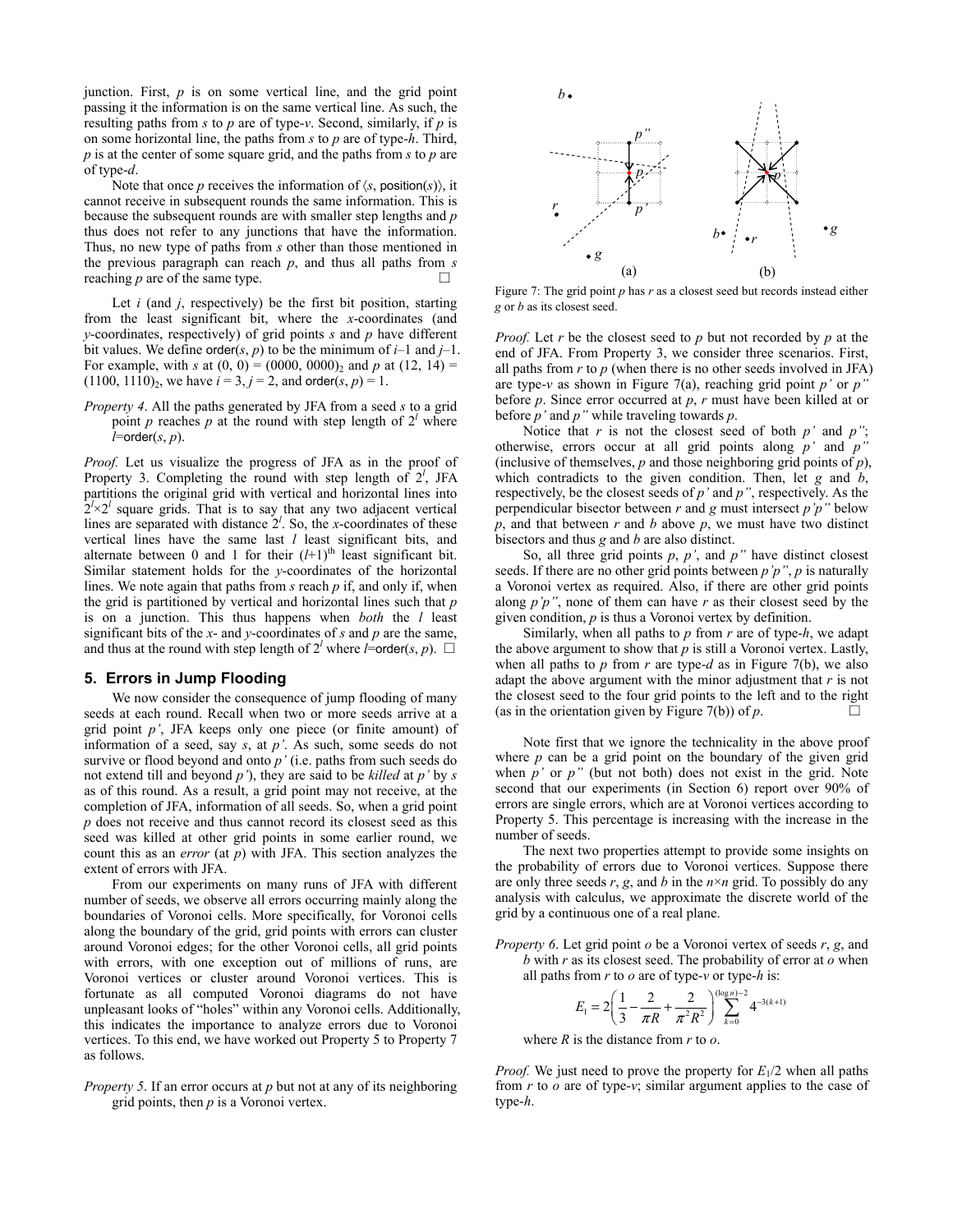

Figure 8: (a) Type-*v*. The red dashed curve indicates the circle with the center at  $o_1$  and passing through point  $r$  and  $r'$ . (b) Type- $d$ . The red dashed curve indicates the circle with the center at  $o_1$  and passing through point *r* and *r'*. The green dashed curve indicates the circle with the center at  $o_2$  and passing through point *r* and *r*".

Refer to Figure 8(a). By assumption, *r*, *g* and *b* lie on a circle with center at *o*. The figure also indicates *r'* as the mirror grid point of *r* along the *y*-axis; *r* and *r'* separate the circle into two arcs, called them *major arc* and *minor arc* for simplicity.

We consider the conditions for error to occur at *o*. All paths from *r* to *o* must pass through  $o_1$  or  $o_2$  just before reaching  $o_2$ . From Property 4, the step length from  $o_1$  or  $o_2$  to reach  $o$  is  $2^k$ where  $k = \text{order}(r, o)$ . We consider each  $k$  ranges from 0, 1, 2, ...,  $(logn) - 2$  to obtain the summation needed in this property. (Notice that order(*r*, *o*) = (log*n*) – 1 is the case where  $r = o_1$  or  $r = o_2$  and no error occur at *o*.)

First, the probability of the path from *r* to *o* is type-*v* and with order(*r*, *o*) = *k* is equal to  $4^{-k} \times \frac{3}{4} \times \frac{1}{3} = 4^{-(k+1)}$ . The first term  $4^{-k}$  is the probability of order(*r*, *o*)  $\geq k$ . The second term  $\frac{3}{4}$  is the probability of *r* and *o* having different  $(k+1)$ <sup>th</sup> least significant bit for their *x*- and *y*-coordinates. (These first two terms together give the probability of order( $r$ ,  $o$ ) =  $k$ .) The third term 1/3 is the probability of the path being a type-*v* among the three types of path.

Second, we must have  $g$  and  $b$  killing  $r$  at  $o_1$  and  $o_2$  at the rounds with step lengths  $\geq 2^{k+1}$ . That is, order(*r*, *g*)  $\geq k+1$  and order(*r*,  $b$ )  $\geq$   $k+1$ , and *g* must lie on the minor arc (or major arc, respectively) and *b* on the major arc (or minor arc, respectively) so that each is closer to  $o_1$  and  $o_2$  than  $r$  is. The former occurs with probability  $4^{-(k+1)} \times 4^{-(k+1)}$ , and the latter with

$$
F = \left(\frac{1}{3} - \frac{2}{\pi R} + \frac{2}{\pi^2 R^2}\right).
$$

To calculate *F* as shown in the above, we first define a probability density function *f* of *α* as follows:

$$
f(\alpha) = \frac{2}{2\pi} \left( \frac{2\alpha R - 2}{2\pi R} \right) \left( \frac{2\pi R - 2\alpha R - 2}{2\pi R} \right)
$$

where the 2 in the first term (i.e.  $2/(2\pi)$ ) represents the interchanging of *g*'s and *b*'s position over the full circle of  $2\pi$ , the second term for one seed at the minor arc (notice the "–2" term is to exclude grid points *r* and *r'*), and the third term for the other on the major arc. So integrating  $f(\alpha)$  from 0 to  $2\pi$  (alternatively, by integrating from 0 to  $\pi/2$  then multiplying by 4) gives the required *F*. □

*Property 7*. Let grid point *o* be a Voronoi vertex of seeds *r*, *g*, and *b* with *r* as its closest seed. The probability of error at *o* when all paths from *r* to *o* are of type-*d* is:

$$
E_2 = \left(\frac{1}{12} - \frac{1}{\pi R} + \frac{2}{\pi^2 R^2}\right)^{(\log n)^{-2}} \sum_{k=0}^{\infty} 4^{-3(k+1)}
$$

where *R* is the distance from *r* to *o*.

*Proof.* The same essence of the proof of Property 6 appears here. Thus, we only need to indicate the corresponding  $f(\alpha)$  and *F* here for the argument to hold. Refer to Figure 8(b). In the figure, *r'* is the mirror image of *r* along  $y = x$ , and *r*" that of *r* along  $y = -x$ . Note that *g* and *b* are such that one lies in the minor arc *rr'* and the other in the minor arc *rr"*. So, the corresponding *f* and *F* are as follows:

$$
f(\alpha) = \frac{2}{2\pi} \left( \frac{\left(\frac{\pi}{2} - 2\alpha\right)R - 2}{2\pi R} \right) \left( \frac{\left(\frac{\pi}{2} + 2\alpha\right)R - 2}{2\pi R} \right)
$$
  
and 
$$
F = \left( \frac{1}{12} - \frac{1}{\pi R} + \frac{2}{\pi^2 R^2} \right).
$$

Notice we do integration around a circle in the proof of the above two properties. This is to sum up all the contribution of type-*v*, type-*h* or type-*d* paths from *r*, but assume only one type of paths throughout the different grid points *r* on the circle. This is obviously not true in reality. To put some confidence into the above analysis, we write a program to do explicit counting as follows. We draw different sizes of digital circles with radius of 5 to 256 pixels. For each circle, we go around each pixel on its circumference to check the coordinate of the pixel in order to mark which type of paths the pixel can generate towards the center. We find the percentages in all types of paths are quite balance for radius larger than ten pixels. This is comforting to the analysis.

For an  $n \times n$  grid with  $m > 3$  seeds, there are  $(2m - h - 2)$ Voronoi vertices where *h* is the number of Voronoi cells on the boundary of the grid. If we assume the errors at Voronoi vertices are independent to each other and there is an estimate on *R* for all Voronoi cells, then from Property 6 and Property 7, we have the number of errors at Voronoi vertices estimated at:

$$
E = (2m - h - 2)(E_1 + E_2)
$$
  
\n
$$
\approx 2m (E_1 + E_2) \text{ when } h \text{ is small}
$$
  
\n
$$
= 2m \left( \frac{9}{12} - \frac{5}{\pi R} + \frac{6}{\pi^2 R^2} \right)^{(\log n)-2} \underset{k=0}{\approx} 4^{-3(k+1)}
$$

Note that *E* is a lower bound estimate on the number of errors at grid points. This is because *E* does not account for errors near the boundary of the grids (where some seed can be *killed* by the boundary rather than by other seed) and also errors at clusters of grid points (not necessarily involving Voronoi vertices). For the latter grid points, errors actually happen mostly because Voronoi vertices have errors at the rounds with step lengths  $\geq 2^1$  and then propagate the errors to them in subsequent rounds. However, we note that such errors occur very rarely as indicated by the probabilities in Property 6 and Property 7 with  $k \geq 1$ . We have also verified experimentally (Section 6) that *E* can be a good estimate on the number of errors due to JFA. This means that JFA+1, JFA+2 and JFA<sup>2</sup> are efficient algorithms in computing Voronoi diagrams with near to 100% accuracy.

#### **6. Experimental Results**

We have implemented JFA and its variants using Visual C++.net 2003 and Cg 1.3. The hardware platform is Pentium IV 3.0GHz, 1G DDR2 RAM and nVidia GeForce 6800 GT PCI-X with 256M DDR3 video memory. For each run of our experiment, we randomly generate input seeds for a grid of 512×512. The number of seeds ranges from 100 to 1000 in increment of a hundred, and 1000 to 10000 in increment of a thousand. To obtain an exact Voronoi diagram to count the number of grid points with errors in JFA, we adapt the algorithm of [Denny 2003].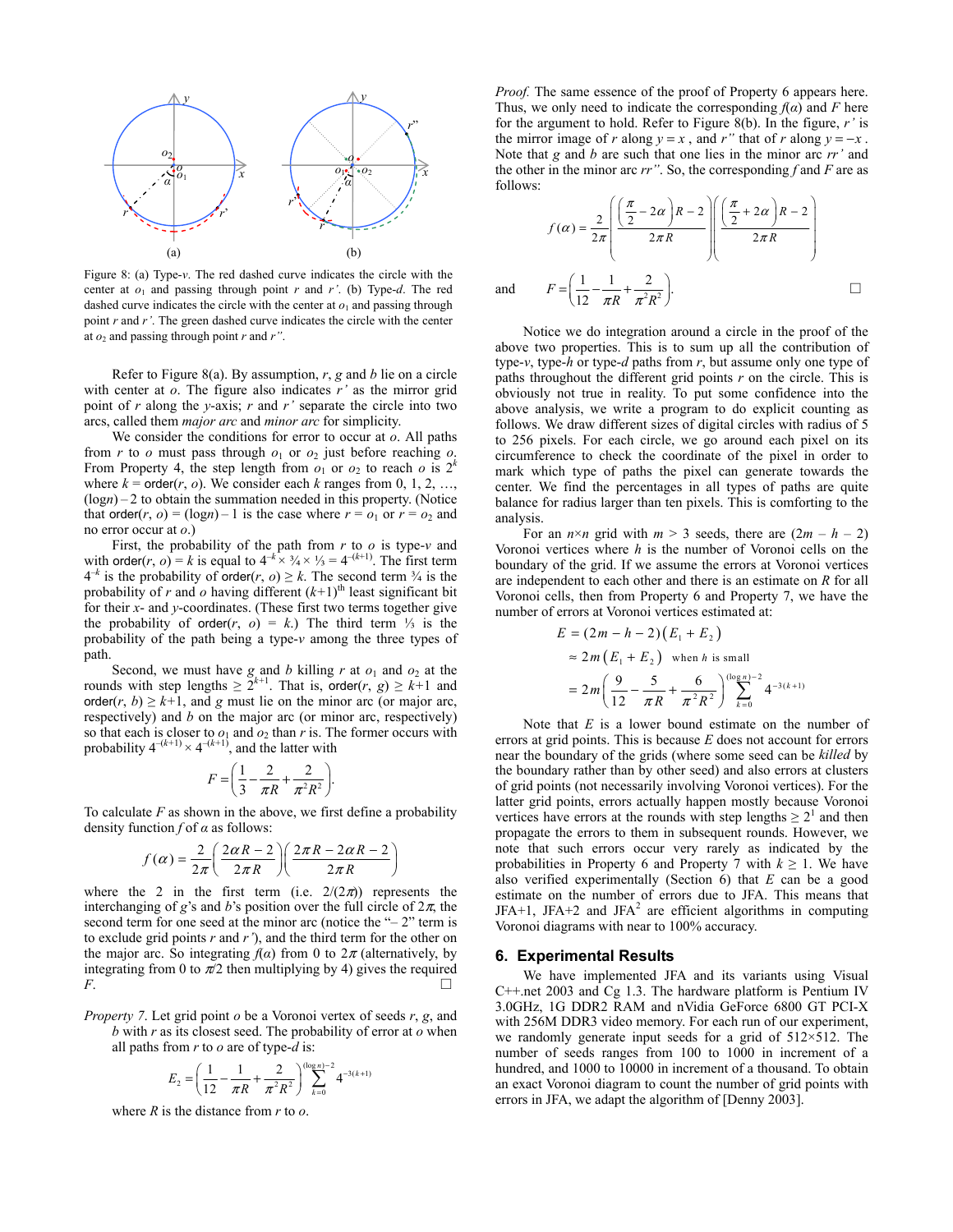

Figure 9: The comparisons of frame rates of our algorithms and Hoff's algorithm.

Figure 10: The actual and estimated errors in JFA.



Figure 11: Errors in JFA+1, JFA+2, JFA<sup>2</sup> and JFA2Seed.

Each value in our following charts is obtained through averaging 10000 runs of random inputs.

*Efficiency*. The speed of JFA is compared with the popular algorithm by [Hoff et al. 1999]. We note that their algorithm, though linear in complexity to the number of seeds, decreases rapidly in frame rate as more and more seeds are used. On the contrary, the frame rates of our JFA implementation maintain quite consistent for different number of seeds. The result is shown in Figure 9. The black curve is for Hoff's algorithm. The red curve is for JFA, JFA+1 and JFA+2; all our three algorithms achieve about the same frame rates in our experiments. As for  $JFA<sup>2</sup>$ , we see that it is still much faster than Hoff's algorithm for large number of seeds.

In another view, JFA is output sensitive where its running time is mainly depending on the output resolution (if no time is charged to put the seeds into a texture, as in the case of an input is already a texture).

*Errors in JFA.* The solid curves in Figure 10 (with *y*-axis on the left) refer to the average number of errors in JFA for different number of seeds. The blue curve counts each error at grid point as 1 to get the total number of errors, whereas the red curve counts a cluster of connected grid points with errors as 1. Each data point has a very small variance over the 10000 runs. The blue curve and the red curve do not deviate much; this is a testimony to the importance of counting errors due to Voronoi vertices as done in Section 5.

In another view, the dashed curves in Figure 10 (with *y*-axis on the right) show that the ratio of the average number of total errors to the total number of seeds decreases with increasing number of seeds. This phenomenon is also captured in *E* of Section 5 – when there are many seeds, the value of *R* decreases as each Voronoi cell decreases in size, and *E*/*m* thus decreases too. This underscores the robustness of JFA in dealing with large number of seeds.

Our estimate of errors with  $E$  is also plotted as the black curve in Figure 10. To do that, we need to estimate *R* for each case of different number of seeds. For that, we can either take the total area of the grid divided by the number of Delaunay triangles to estimate the radius *R* of the circumcircle, or take the average from the actual experiments too. We use the former but verify to be consistent with the experiments too.

The black curve compares very well to the actual errors as shown by the blue curve and red curve. This is particularly so for the number of seeds below 3000. The not-so-good estimate for the number of seeds above 3000 is because *E* is rather sensitive to changes in *R* of small value (of less than 5 pixels) as in this case with a large number of seeds.

*Effectiveness of JFA Variants.* As we observe, most errors in JFA are single Voronoi vertices or small clusters of grid points around Voronoi vertices. The variants of JFA as JFA+1 or JFA+2 can indeed greatly decrease the total number of errors as shown in Figure 11. The error rates of JFA+1 are just a few grid points, which are good news to most applications of Voronoi diagram or distance transform. At the extreme,  $JFA<sup>2</sup>$  has close to zero errors in all the 10000 runs. The main errors of  $JFA<sup>2</sup>$  are as shown in Figure 5 where no number of additional rounds to JFA can correct the errors. In between, the result of JFA $+2$  is also interesting – for large numbers of seeds, JFA+2 has very good results that approach those of JFA<sup>2</sup>. Also, we notice in Figure 9 that JFA+2 is as efficient as JFA and it is thus the best compromised among all.

On the other hand, the error of JFA2Seed as shown in Figure 11 is comparable to (but slightly worse than) the other variants. However, its large penalty in frame rate as shown in Figure 9 does not warrant its use.

*Generalized Voronoi Diagram.* The seeds of the Voronoi diagram can be generalized to line segments or even curves or areas. Such generalized cases can also be computed by our algorithms; see, for example, Figure 12. Though we do not have an analysis of errors for such cases, we expect good results with little errors too. This is because our algorithms treat such generalized seeds as collections of point seeds and thus expect to inherit the good performance obtained for point seeds.



Figure 12: Applying JFA on (a) the input image, we have (b) the result of the generalized Voronoi diagram of the seven area seeds.

## **7. Jump Flooding in Higher Dimensions**

The proposed JFA and its variants are applicable to computing higher dimensional Voronoi diagrams. However, the current GPU cannot write data into 3D textures as needed by JFA. Though one can pack and simulate a 3D texture with a 2D texture [Harris 2003], such packing currently works mainly for a small 3D texture and is thus not very useful when we need jump flooding in a large 3D space. So, to assess the effectiveness of our proposed algorithms for higher dimensions, we perform CPU simulation of JFA and its variants. In this paper, we only present the 3D case.

In our experiment, we randomly generate input seeds for a grid of 512×512×512. The number of seeds ranges from 100 to 1000 in increment of a hundred, 1000 to 10000 in increment of a thousand, and 10000 to 30000 in increment of ten thousand. Each size of seeds is performed 100 runs to obtain an average on the number of grid points with errors. We do not attempt larger